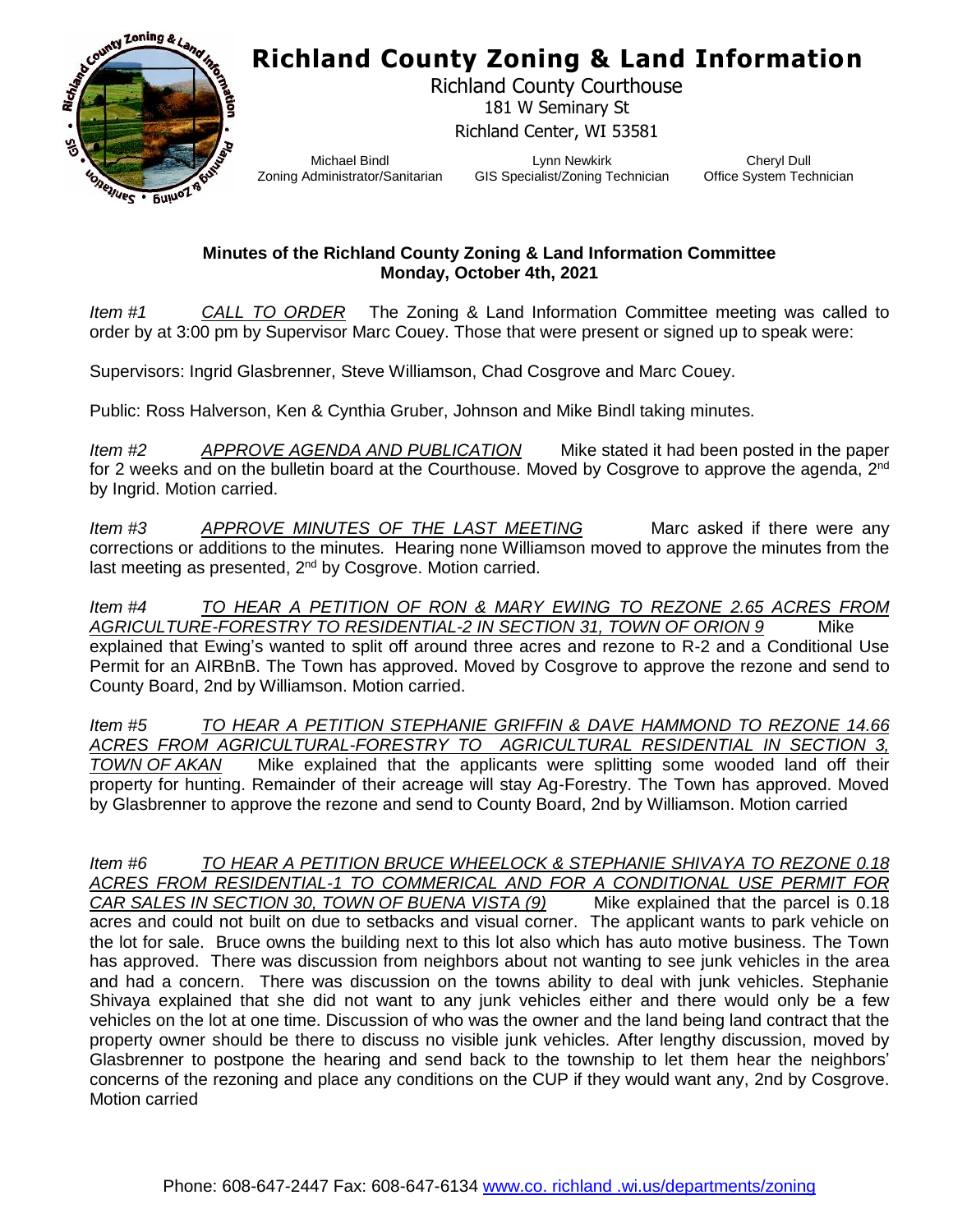

## **Richland County Zoning & Land Information**

Richland County Courthouse 181 W Seminary St Richland Center, WI 53581

Michael Bindl Zoning Administrator/Sanitarian

Lynn Newkirk GIS Specialist/Zoning Technician

Cheryl Dull Office System Technician

*Item #7 TO HEAR A PETITION GOD'S HALLELUIA HOUSE OF HOPE FOR A CONDITIONAL USE PERMIT FOR A FOOD POANTRY IN SECTION 1, TOWN OF BUENA VISTA (8)* Mike explained that the proposed food pantry was required in the residential district. They own the lot next to it which has the allowance for a church. The Town has approved. Moved by Williamson to approve the rezone and send to County Board, 2nd by Glasbrenner. Motion carried

*ITEM #8 ZONING ORDINANCE LANGUAGE REVISIT* Mike stated he has been in contact with Corp Council and appears that language could be added to restrict the placement of adult entertainment but he is looking into more detail on exactly what can and cannot be restricted. More to come later.

Second item to be looked at is how the animal unit calculations came up with for numbers. One issue being miniature horses are being considered as a horse, which one horse equals two animal units. Discussion: Mike will come up with new language comparing Iowa County and Dane County. Looking at other ordinances, Mike has found nothing on horses versus miniature horses. This relates to an issue in Richwood township and Mike was told that the Town of Richwood was sending something in to Zoning Department and Mike stated he has not received anything.

*Item #9 2022 BUDGET* Mike explained that he presented the budget and has not heard back of any changes.

*Item #10 2022-2024 LAND INFORMATION PLAN* Michael explained that he has worked on the 3-year plan required by statue so the county can get the LIO grant. It was sent off to the state and will be waiting for reviews which is up to 30 days. The county Board will need to approve this by 12-31-21 which will fall in line with the December county board meeting unless there is a November county board hearing and is done by that time. The plan has to be resent since the county board cannot see word documents on their IPad. No action taken

*Item #11 2022 WLI GRANT* Michael explained that he just got the 2022 grant application which will be due back to the state by 12-31-21 also the county is eligible for up to \$128,824. No action taken, for information purposes.

*Item #12 TO PAY BILLS* Michael showed a Quote for ESRI that is for ArcView licenses that is \$6,900. It is a reoccurring yearly bill. Motion by Williamson to pay the bill, second by Cosgrove, Motion carried

*Item #13 OFFICE REPORT* Michael explained that the zoning departments getting busy with inspections but also complaint. It happens a lot this time of year. With Cheryl taking a different job, the zoning department is down a person, it has been advertised and no one has yet applied. UDC contract is coming up and with be brought to December County Board. Michael explained reason why we meet in Conference Rm 2 was because of Jury trial and that we will most likely be meeting in conference room #2. Agendas have to be in paper for two weeks and a week between last posting so cannot be changing rooms.

*Item #14 ADJOURN* Next regular meeting Monday, November 1, 2021 @ 3:00 pm. Moved to adjourn by Couey,  $2<sup>nd</sup>$  by Williamson. Motion carried. Meeting adjourned at 4:15 pm

Minutes respectfully submitted by Mike Bindl